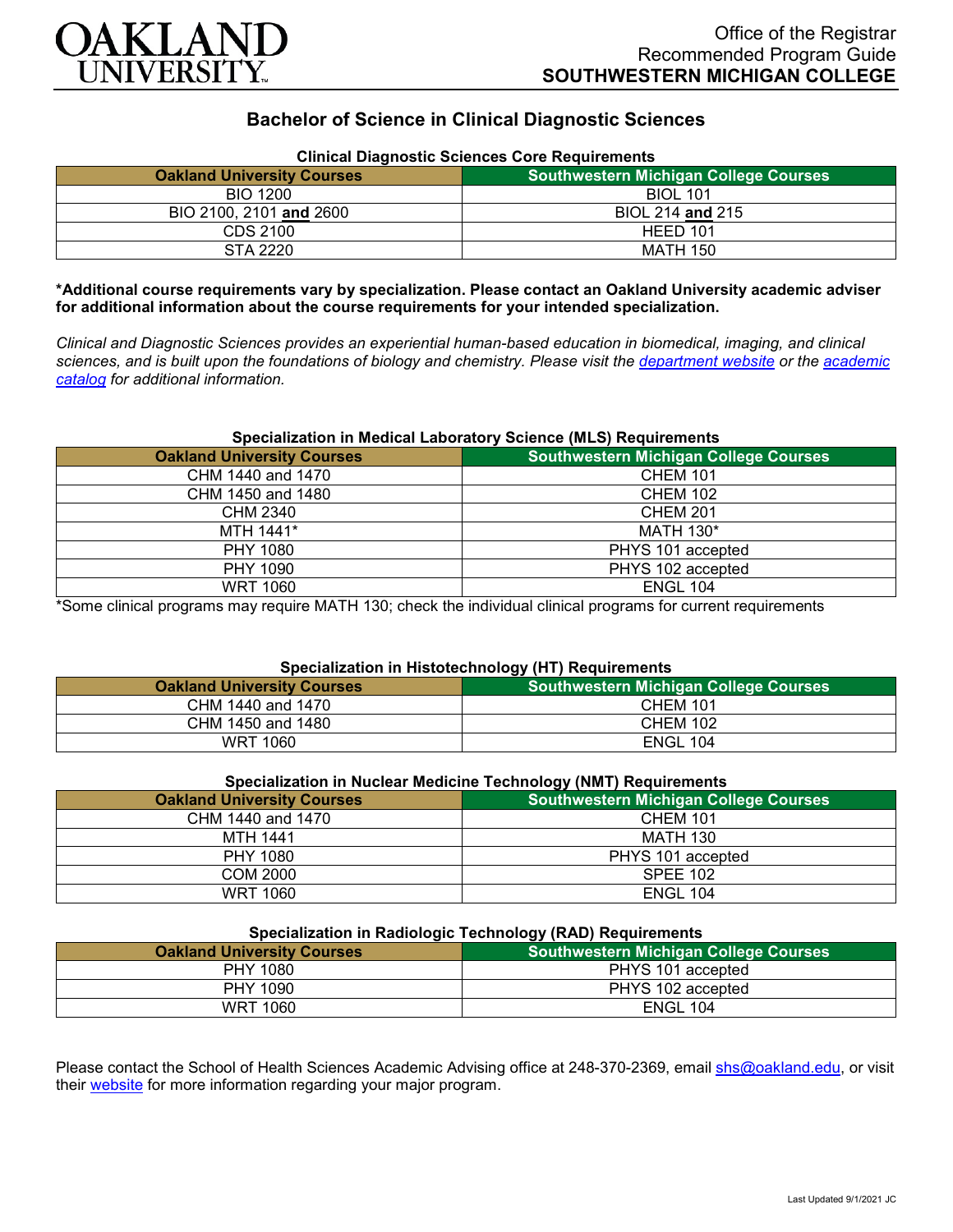

# **Bachelor of Science in Clinical Diagnostic Sciences**

| Clinical Diagnostic Sciences Core Requirements |                                              |
|------------------------------------------------|----------------------------------------------|
| <b>Oakland University Courses</b>              | <b>Southwestern Michigan College Courses</b> |
| <b>BIO 1200</b>                                | <b>BIOL 101</b>                              |
| BIO 2100, 2101 and 2600                        | BIOL 214 and 215                             |
| CDS 2100                                       | HEED 101                                     |
| STA 2220                                       | MATH 150                                     |

# **Clinical Diagnostic Sciences Core Requirements**

**\*Additional course requirements vary by specialization. Please contact an Oakland University academic adviser for additional information about the course requirements for your intended specialization.**

*Clinical and Diagnostic Sciences provides an experiential human-based education in biomedical, imaging, and clinical sciences, and is built upon the foundations of biology and chemistry. Please visit the [department website](https://www.oakland.edu/shs/clinical-and-diagnostic-sciences/) or the [academic](http://catalog.oakland.edu/preview_program.php?catoid=53&poid=8663)  [catalog](http://catalog.oakland.edu/preview_program.php?catoid=53&poid=8663) for additional information.*

### **Specialization in Pre-Clinical Professions (Medicine, Dentistry, Optometry, Veterinary Medicine) Requirements**

| <b>Oakland University Courses</b>               | <b>Southwestern Michigan College Courses</b>     |
|-------------------------------------------------|--------------------------------------------------|
| CHM 1440 and 1470                               | <b>CHEM 101</b>                                  |
| CHM 1450 and 1480                               | <b>CHEM 102</b>                                  |
| CHM 2340, 2350 and 2370                         | CHEM 201 and 202                                 |
| PHY 1010 and 1100                               | PHYS 101 accepted                                |
| PHY 1020 and 1110                               | PHYS 102 accepted                                |
| WRT 1060                                        | <b>ENGL 104</b>                                  |
| Elective Credits (more options available at OU) | EDUC 215; (ENGL 103 or 103W); MATH 130; MATH 141 |

### **Specialization in Pre-Pharmacy Requirements**

| <b>Oakland University Courses</b> | <b>Southwestern Michigan College Courses</b> |
|-----------------------------------|----------------------------------------------|
| CHM 1440 and 1470                 | <b>CHEM 101</b>                              |
| CHM 1450 and 1480                 | <b>CHEM 102</b>                              |
| CHM 2340, 2350 and 2370           | <b>CHEM 201</b>                              |
| MTH 1554                          | MATH 141                                     |
| PHY 1010 and 1100                 | PHYS 101 accepted                            |
| WRT 1060                          | <b>ENGL 104</b>                              |

## **Specialization in Pre-Physician Assistant Requirements**

| <b>Oakland University Courses</b> | <b>Southwestern Michigan College Courses</b> |
|-----------------------------------|----------------------------------------------|
| <b>BIO 1201</b>                   | Satisfied by completing (BIOL 101 and 102)   |
| CHM 1440 and 1470                 | <b>CHEM 101</b>                              |
| CHM 1450 and 1480                 | <b>CHEM 102</b>                              |
| CHM 2340                          | <b>CHEM 201</b>                              |
| PHY 1010 and 1100                 | PHYS 101 accepted                            |
| <b>PSY 1000</b>                   | <b>PSYC 101</b>                              |
| <b>PSY 2250</b>                   | <b>EDUC 215</b>                              |
| <b>WRT 1060</b>                   | <b>ENGL 104</b>                              |

Please contact the School of Health Sciences Academic Advising office at 248-370-2369, email [shs@oakland.edu,](mailto:shs@oakland.edu) or visit their [website](http://www.oakland.edu/shs/advising) for more information regarding your major program